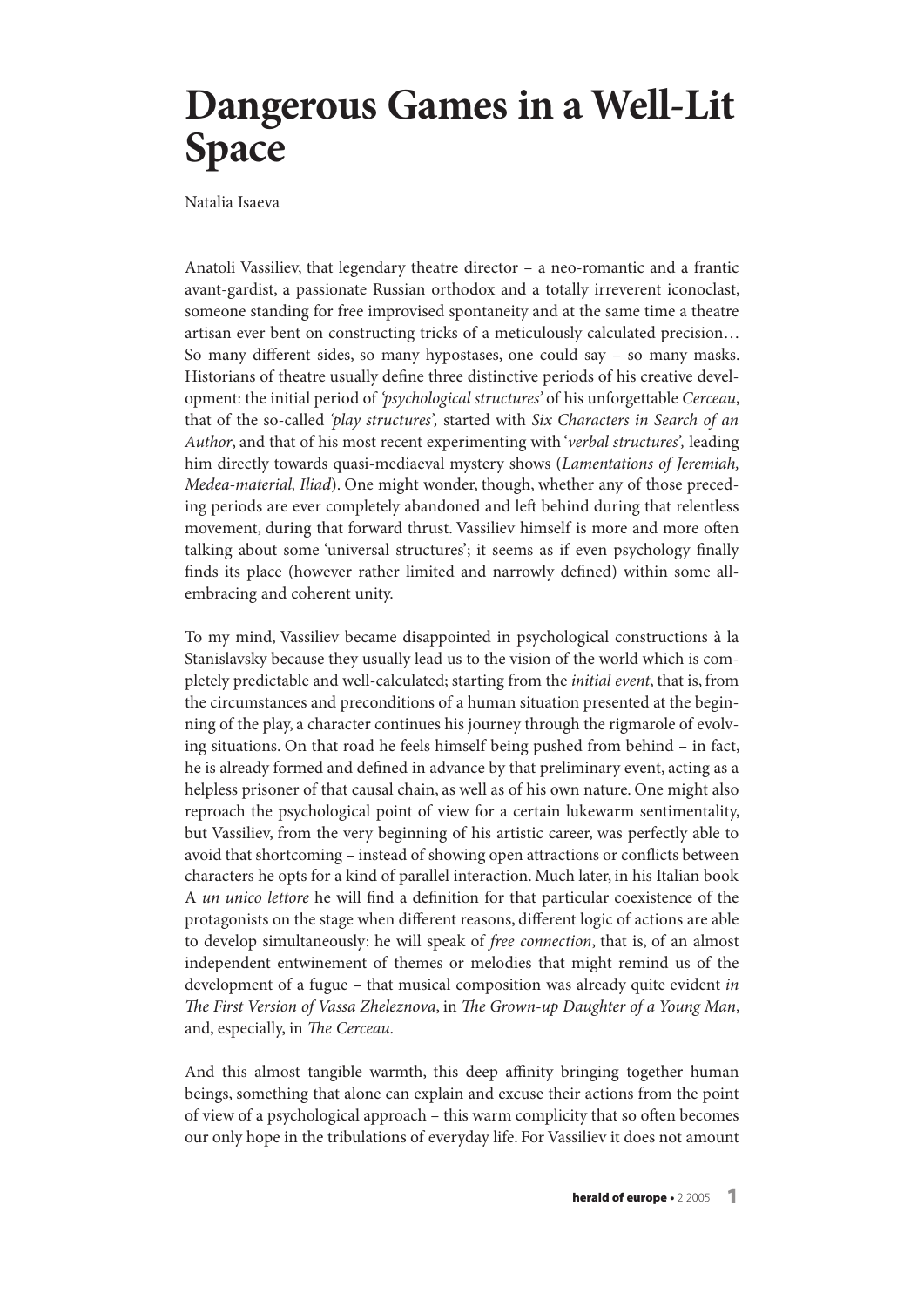to much; it is nothing but a sweet delusion, a kind of warm soup, insipid jelly where we bathe through the whole of our life (as he likes to repeat condescendingly, 'just a nostalgic tune of a weeping sax'). However, if one is brave enough to go to the end, to draw all impending conclusions, one has to admit: in order to enrich those famous psychological structures, in order to scrape out that initial event for everything that could be hidden inside, we have to plunge deeply into the darkest layers of the subconscious mind of the drama agents. Only down there, in the primaeval vortex of our most shameful passions, our most obscure complexes,we can find real reasons for the emergence of actions and sentiments. Vassiliev, himself heavily indebted to the Russian school of psychological theatre, is nevertheless warning against the inherent danger stalking every actor when he tries to identify fully with his character: if he is really sincere, really open, but at the same time does not know how to protect himself, he is inevitably drawn towards essentially pathological and destructive states.

On the one hand, there is that dizzy spontaneity which is always so attractive in a psychological improvisation – you let yourself go, you are carried away, almost intoxicated with the stream of emotions, passions, sudden whims (all that process becomes truly seductive in the practice of 'étude', so prominent in Russian theatre school).And Vassiliev is someone who knew how to master that technique – with years of experience he became a real virtuoso in those psychological games played out on the stage, always trying to push them to the limit, folding and unfolding the tiniest details according to his will. At the same time, he is the first to recognise that apparent freedom as a delusion, a kind of myopia or cowardice on our part – in short, as something that prevents us from seeing clearly. Everything here is already prescribed in advance, everything is already limited by the very nature of our emotions, by the very character of our movements – even the most sublime, the most spontaneous ones: they all belong to the sphere of nature and so are nothing but yet another link in the chain of causes and effects. For Vassiliev, nature is always something essentially mechanic – an intricate toy, completely predictable, a toy that was wound and put into motion following a rigid set of rules (let's say, something close to Isaac Newton's notion of universe) – which at the same time remains essentially dead. Nature is dead itself and it is bound to kill us as well when our turn comes; the root of all our exciting pleasures is obscure, the source of all our brilliant exaltations is rather dark and soggy.

On the contrary, play structures always orient us towards the final point, towards the concluding part of the composition. Now it's no longer specific traits of a character that determine the journey, it's the real person ('persona') of an actor that embarks on that adventure and wants to play it out until the end – whatever the price. And the 'main event' where one expects to arrive at the end of the play is regarded more like an opening, an unveiling of some enigma, a solution of a complicated puzzle. If the initial event pushes a character forward without allowing him to deviate or digress from a set of implacable preconditions, the main event pulls an actor on, beckoning to him from afar, making him a sign to approach, to hurry on towards an unknown denouement.

In order to be able to move, an actor must first of all shift the inner centre of all his actions, placing it in front of himself, thus creating an object to play with.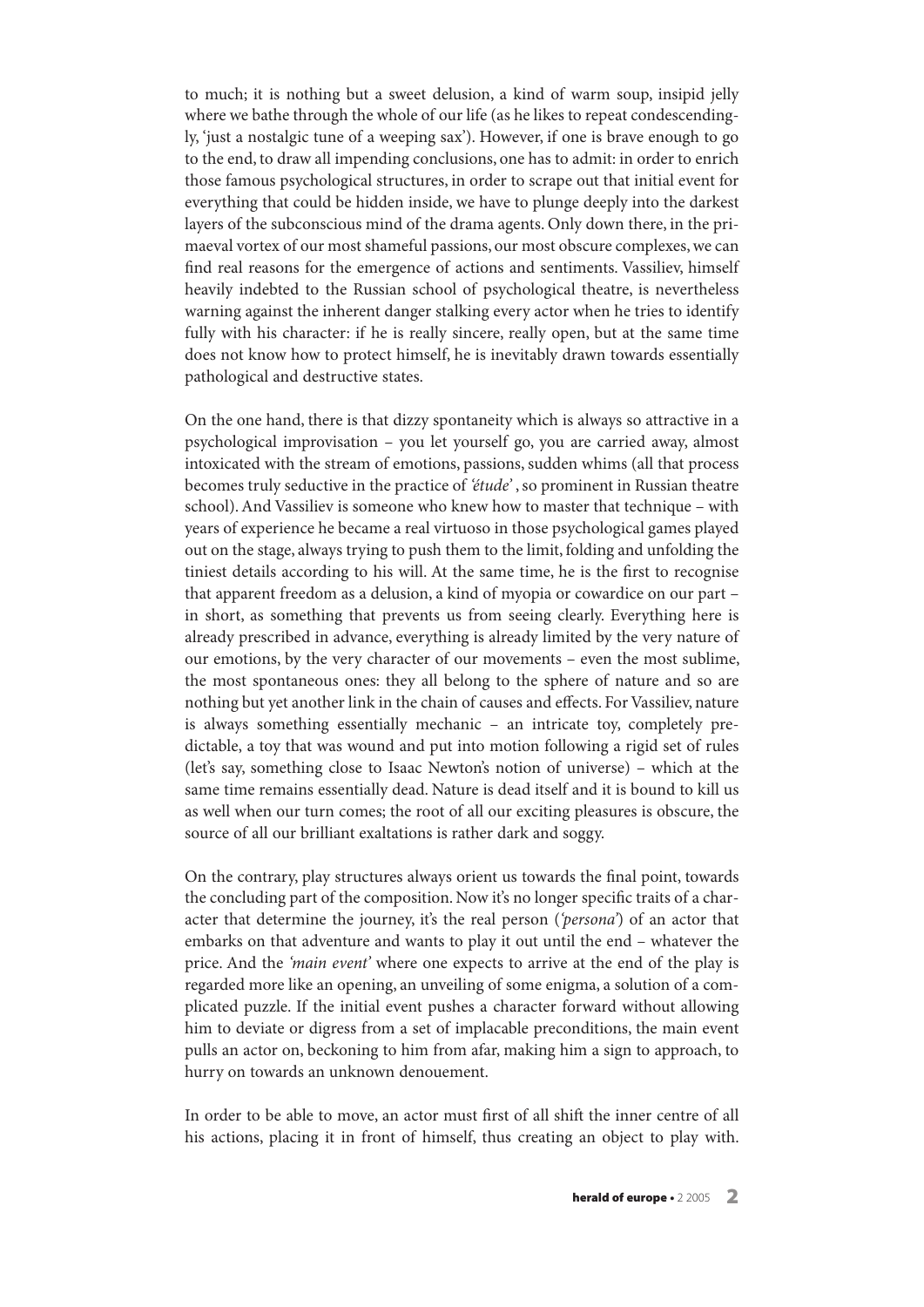Anything can become an object of this game, including that human nature which was previously discarded as a possible element of the theatre action – during that journey anything might serve as a ball to play, as a toy, as a point of contact between the actors. And all the time, on the most difficult roads, in the most obscure passages, there is that distant light which beckons to us, which draws us to it… Vassiliev usually specifies that we are dealing here with an inversed perspective somewhat akin to that of a Byzantine icon, where, inside a magnetic field of faith, the lines of force come from the inside of the image to reach out to the spectator; a Russian theologian and historian of art Pavel Florensky (and, more recently, a physicist and philosopher Boris Rauchenbach) speaks about that dark shining of a pure idea, which, at first staying hidden or even jealously guarded from view, gradually starts moving from the background of the picture towards us, eventually looming larger than any object on the forefront. For Vassiliev it also means replacing the past and the present (in other words, the initial event of the play) with the future (that main event yet to come, yet to happen).

And there, on that unknown territory, the game always remains free owing to the strange way the main event presents itself.While Florensky prefers to talk about a pure idea, which eventually imposes itself in all its indisputable power, Vassiliev envisages instead a surprising revelation, which is completely unexpected. It's that idea itself which turns a somersault, or, to be more precise, it's that idea which hides itself, which evades us, which cannot stand being named or defined.We can play with such nonchalance, with such carelessness – one might even say with such lightness – just because right from the start that idea amuses itself by tricking us and leading us astray. There is an elusive territory that opens in front of us, a territory where every definition essentially becomes a negation, where all effort of understanding inevitably becomes an apophatic exercise.We are all free because we play inside that fundamental element of cosmic illusion (from the ontological point of view it's something like the veil of *maya*, that fundamental ignorance which for the Hinduists is the same as *lila* or theatrical, illusory play of creation). In that way, every stage representation becomes a detective story with a totally unexpected twist at the end. Hence that joyful astonishment when you finally come to the unexpected solution of a puzzle – that astonishment that overwhelms simultaneously both an actor and a spectator who shares the same mystery. And hence that apprehension, that uneasiness, that vague frisson we feel during the whole journey when we suddenly feel a vague premonition: that is the distant light which beckons to us, the light which stays invisible, the light you can only feel – something that touches us from afar. Instead of real understanding – that almost tactile, tangible sensation… One could add, in brackets, that here one finds a partial explanation of that strangely physical and sensual quality of some of Vassiliev's most metaphysical shows.

So, on the one hand, there is the apophatic way of negation which exists, that way of absolute play which should be turned upside down and negated by the final event... That game can well embrace more or less extensive fragments of psychological narration – any card can be played with total sincerity, with all the implied risks of a psychological improvisation, it's just that during the game we already come to suspect that the truth will ultimately have quite a strange shape. On the other hand, when using similar paradigms, one should foresee some cataphatic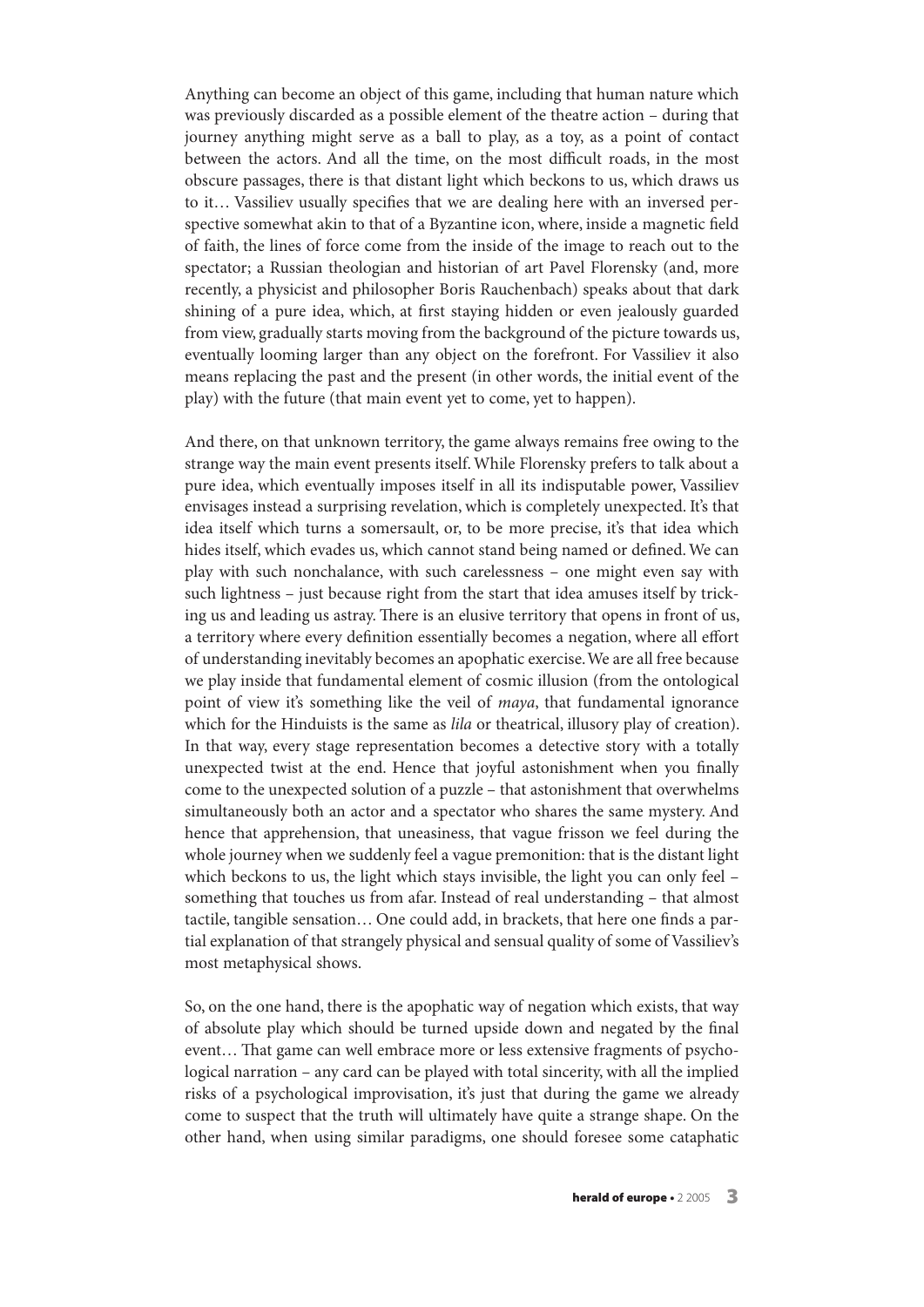way that could lead us directly towards that invisible light, towards that black sun of the main event; and inside those play structures we find verbal mechanisms with their own particular functions.

According to Vassiliev, who is always suspicious of any meaning born from the narrative story, the content is usually transmitted to us through oral intonation. So, in order to eliminate that ordinary, 'horizontal' intonation, we have first of all to disregard the normal accents of everyday speech; only in that way we can come to the primordial force of speech regarded as pure energy, as a kind of phonic matter which can be found at the origins of the world. During these last years Vassiliev has worked out a special technique founded upon the mastering of respiration, a technique strangely close to some Oriental practices (we can find really astonishing parallels in Kashmir Shaivism, in some Taoist schools, or in the tradition of Byzantine hesychasm). Owing to *affirmative intonation*, elaborated by Vassiliev, we find that energy of the speech (a Shaiva theologist could say: we meet Vac, or the Goddess of Speech, preached by Utpaladeva or Abhinavagupta) which starts to unfold itself, which starts to affect us directly, even against our will, over and beyond any usual tame meaning of ordinary words.

The first exercises, the first experiences with that radiating phonetic matter were started some ten years ago, with the first approaches towards Amphitryon of Moliere and Stone Guest of Pushkin.And as always, it was not a case of some elaborate theory being put into practice – there was a normal theatre activity which continued, there was a new show to be staged, but this time one tried to attack the spoken word differently, one tried to fold and unfold the phrases, the words, even the syllables, sometimes using singing as a possible support, so that gradually there was the growing sensation of having found a possible vehicle to transmit a new content.

Amphitryon, finally staged at Comédie Française in 2002: a story,which right from the start is founded on that double game, on mirror reflections. White radiance, blue shadows inside a shell: what do we find there, in all those turns and secret passages? Why, of course, it's Jupiter, in love with Alcmène, who assumes the appearance of her husband, Amphitryon. The night is extended in accordance with the strength and skill of his passion, while Amphitryon's servant, Sosie, is temporarily replaced by Mercury. It's Molière, long before Pirandello, who is again and again teasing us with the same question:"If you are me, then who am I?" But there is also Vassiliev, who tries to create his own construction – as usual, a little upside down; for him it's yet another story dealing with a human effort to reach God, or at least to attract his attention. In the middle of the stage we immediately see a two-storied tower – Tower of Babylon, or the Tower of Pisa, – something that cannot quite hold on its own, something frail, and puny, and intensely fragile: Jacob's ladder, a semi-transparent boat of all our lost dreams. Something that incidentally reminds us of that new building of Vassiliev's theatre on Sretenka street in Moscow – white suites of spaces that are interlacing with each other, that pour out into each other, without ever stopping, without ever being limited…

White cylinders of that tower in the centre, inside one can see a staircase and a mast (a maypole at the market place?), there are cords and ropes of a boat, flags,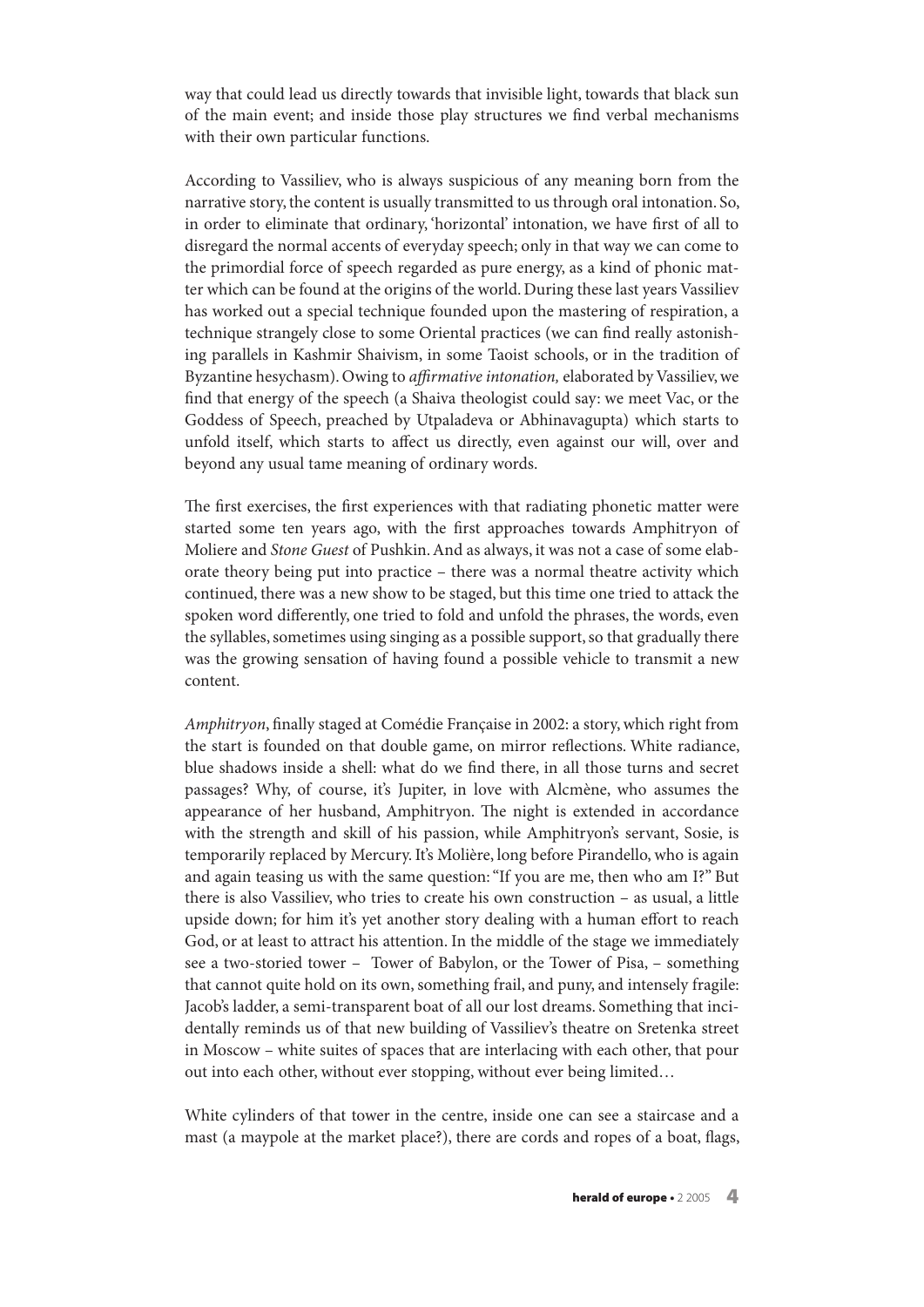archaic kimonos in raw silk – off-white, a little too large for the actors, almost architectural volumes inside that space. Generally speaking, there are two main colours: the white and the blue, reflecting the tension that always exists between two conflicting ideas – the faith and the reason."If you are me, then who am I?" – in other words, what can I regard as a support for my "self ", which exists in a perpetual flux, which changes, and trembles, and suffers? What should I choose as a foundation? Should it be my reason that immediately provides the necessary weight, the stable centre inside my ego, or, rather, a quivering arrow of faith, with all its feathers, with its razor-sharp point, this arrow which is always directed towards heaven? That arrow of faith that resembles more an arrow of love, of erotic desire – one can feel and rec-ognise it for the first time owing to that irresistible urge to overcome oneself, to transgress the limits of one's nature: I desire someone else because I am not sufficient for myself.

For Vassiliev, the whole idea of the play consists in that wish of Amphitryon to touch, to trace some new entity beyond all tame, accepted virtues of law. In other words, at the beginning of the show Jupiter is not engaged in the story at all; according to the theatre director, it's Amphitryon himself, too clever for his own good, who tries to get from his wife something different, something he never had before. Amphitryon, who has already made his choice, who opted for reason, suddenly feels that strange sensation of inner want. Apparently, he's got everything: loyalty, generosity, friendship – even love, of that ordinary and natural kind – in short, he's literally got everything within reason. It's quite an ideal of classic antiquity with its civil and moral virtues, stable social foundations. But already there are new times that approach – the turning point,when Saint Paul will say: if the world is founded on justice, we are all lost… And for Amphitryon, for that hero who's chosen for his war flag the white colour of reason, the coming of this time is much too disturbing: that is what sucks his heart blood, that is the vague uneasiness which torments and bites him from inside.

One cannot find a better metaphor for the intricacies of faith than erotic love, and that is what Amphitryon demands of his wife – perhaps hoping to get from her something he is incapable of himself, that is, the ability to open up, to cry or love up to the limit. One should not forget, eventually, that in French drama tradition all these erotic games can best be traced within the space of language. Of course, the original French text might at first glance seem to be too analytical, too dry, with a lucidity and clarity a bit too monotonous. At the same time, it gives a participant in the dialogue a chance to rebound from a trampoline of repetitions, it gives a possibility to turn and lose himself inside a labyrinth of rhetorical means, inside that elaborate sophistry which holds by its crystallic net the very element of a living speech. That is where one really starts to hear that 'affirmative intonation' which, according to Vassiliev, should find its place in theatre. The speech, hitched up to the degree of true poetry, is being articulated as if from one and the same single point, from that centre which is placed beyond the limits of psychology, beyond human whims and relationships. The feverish fire of that speech, its utmost heat burns out every personal element: one can hear a blurred indistinct voice, the words themselves are separated by strange syncopes, they touch each other like blind beasts, they turn away, and look into each other again like slivers of a broken mirror. French culture is infinitely more verbal and rational than the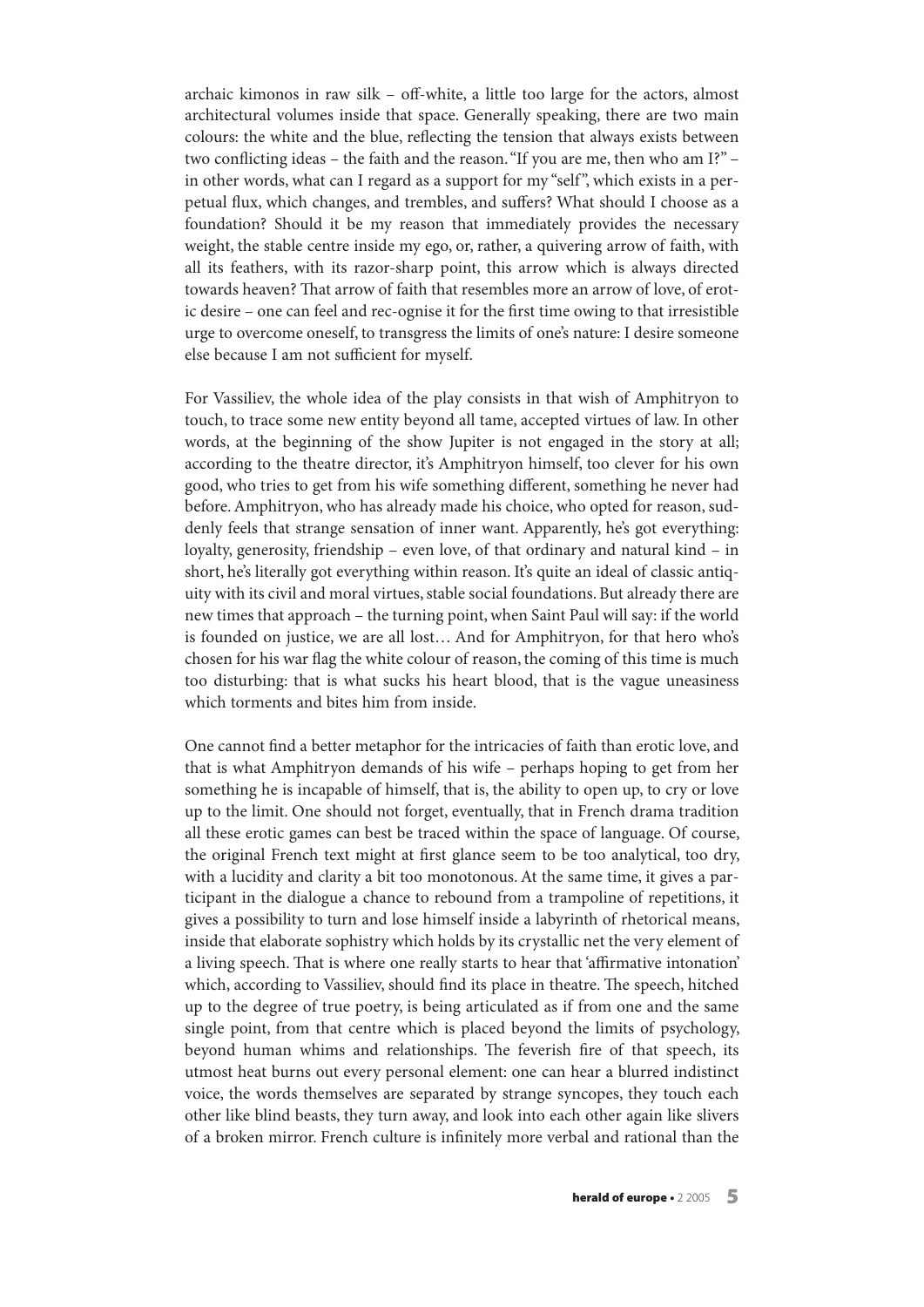Russian one, but there is a trait which we share together: it's a capacity to be intoxicated with words, a capacity to be carried away by the crude force of the language itself; we know only too well the terrible temptation of a poetical word, the power of its cutting energy.

In his Amphitryon Vassiliev has found a striking visual image for that free flight of speech. There is a monologue that starts, a monologue addressed to a partner – actually, there is a rhetorical exercise which is launched, there is that potent magic of speech which starts to affect us,starts to shake us with a strange insistence – and a moment comes when an actor suddenly jumps up from his chair, when he runs up, to the upper edge of the tower. He grasps one of the ropes that are hanging from above and begins to run around the rim of the tower; just a few more steps and he is already flying – here it is, the suspension, the flight of the speech! Later, after the first night, Le Figaro complained about that irreverential treatment of Molière, but, frankly speaking, the great playwright constructed his phrases in pretty much the same way: in his comedies one invariably finds the same basic element – a long rhetorical monologue which oscillates, which turns around as a huge wheel, gradually accumulating the energy of that mechanical movement… All those amorous quarrels between lovers are constructed more or less on the lines of juridical disputes in the court of law, on the lines of scholarly disputes of mediaeval philosophers. The only difference is that here a spectator is not obliged to follow all those logical arguments, rather, he should be susceptible to the growing pathos, to the rising sound of passion, to the sound which is born not from the psychology of characters but from the recitation itself.

The inner passion of the speech, oh yes, but one should not forget that the accumulated momentum can well lead us astray, that the retreating wave can well leave us on some forgotten beach. For the French the best safeguard is that rationalism, that dry Cartesian scepticism, which is a reverse side of that verbal culture. But thinking of Descartes, one should not lose from sight another great contemporary of Molière. Blaise Pascal used to say about all those who love to be drunk with words: "Qu'ils en soûlent et qu'ils y crèvent!". Actually, all those games are quite dangerous, because the sweaty horse of passion (in Indian mythology and, much later, in Tantric philosophy, one might talk about 'vahana', or a suitable vehicle, a mount that might deliver us to God or salvation) is capable of carrying its rider anywhere. And Vassiliev, for whom metaphysical ideas are always regarded as something one might touch, one might really feel through direct tactile experience ('meta-physical' entity as a kind of very fine, subtle matter, obtained through alchemical sublimation) defines the degree of that freedom with a lot of precision. This free flight, almost a circus trick, almost an acrobatic number – but all characters nevertheless stay attached to all those ropes, they fly around that outer circle of the tower. The ropes are hanging from above, they are tied somewhere – someone, over there, has given us that permission to jump and fly from time to time. And yet another visual metaphor: inside that narrow semi-transparent tower the actors can also move, going up and down, following the steps on the central pole. Just like a bucket that goes down into the well – someone is holding it with his hand, drawing more or less water at the source... We can feel real passion, we can make an enormous effort, but the final result never depends on us; it is always something that is given, bestowed upon us.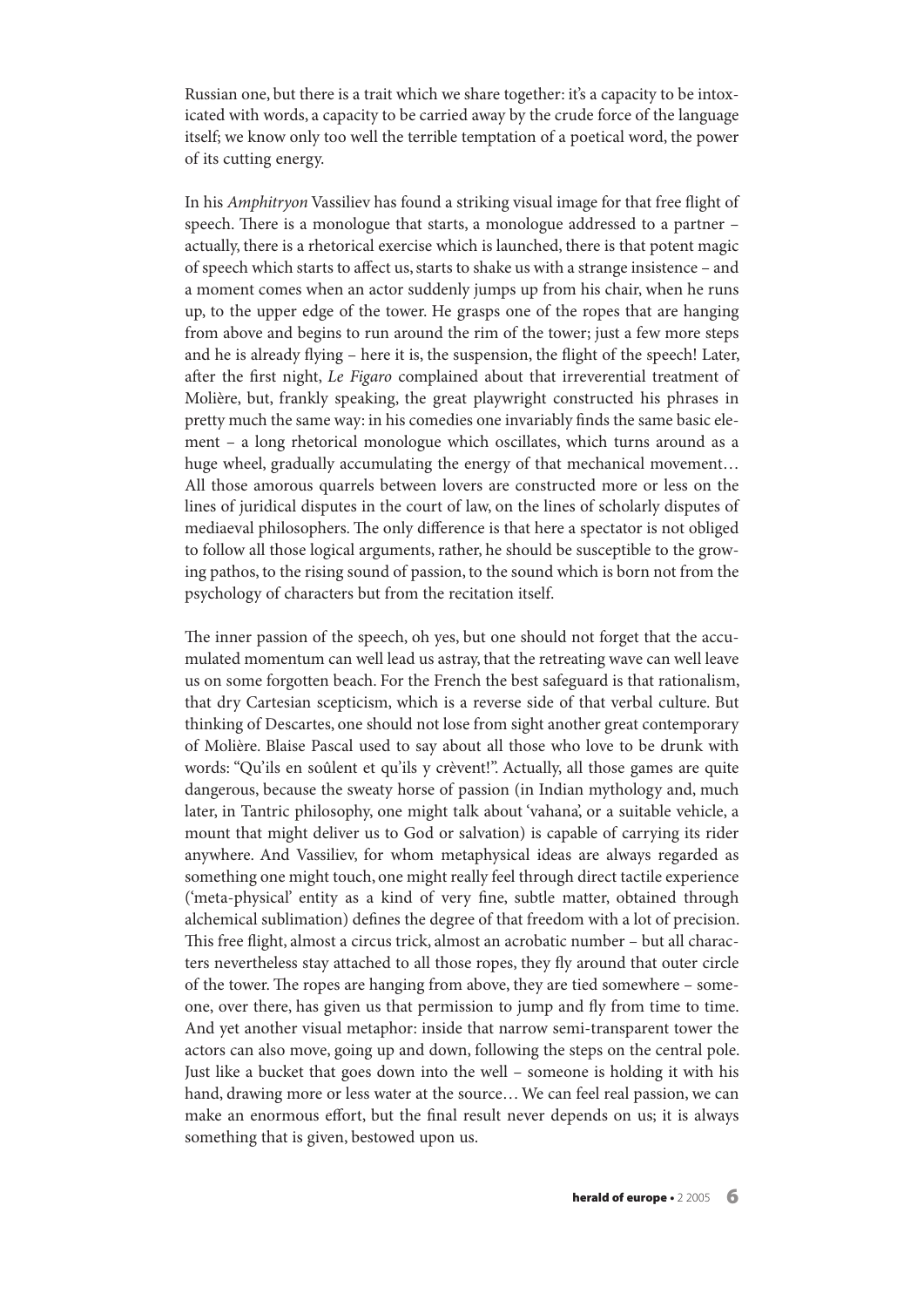It's quite natural that a human being who has already spent so much strength trying to master all those rational constructions, hesitates before conceding the ultimate truth: his destiny does not depend on him. A slightly ridiculous, naïve picture, as if taken from a mediaeval show: a combat between a man and God, a chivalrous tournament between Amphitryon and Jupiter, that last battle between faith and reason – a white flag of a warrior against a blue divine cloth.We can read here the fight of Jacob with an angel, but also the complaints of Job, ultimately, all that eternal story of divine jealousy with its one and only demand: abandon everything and hold on to love alone.And that obstinate wish of a man to make count all his heroic deeds, all his actions, all his little brownie points that he acquired himself.We are quite fortunate, however, and no just battle is possible here: God is going to cheat again – whether we want it or not – he is going to cheat in that battle, and cover all our little human vanities with a blue wing of his great cloak of mercy instead of a white paper sheet of some juridical document…

Towards the end, there is a solution that Jupiter himself suggests to Amphitryon: he feels he had enough of watching those games from above and now it is his turn to intervene. The ropes are pulled once again, the tower turns, and we can see that from the other side it is crowned with a cupola. Up there, it is Jupiter who is standing in one of the arches, he starts to speak with his voice of thunder, his speech is long, much too long, he has to calm down, console all that assembly of people who got lost in complex constructions and double games, in their own loyalties and loves, all those tricks and illusory reflections of faith. He speaks on – and then we suddenly notice that his feet no longer touch the edge of the tower, that he is floating, suspended on air without any support, without any rope to hold him…

Only after that temptation, only after human cleverness had already found that crack running between faith and reason, it became possible for God to address people directly, promising them a different contract. The main vow: Alcmène would give birth to a hero, a half-god Heracles – in other words, the mixing of two natures would become possible. There is a silver cross that goes from hand to hand (Amphitryon had to fight a war in order to win that insignia, while Alcmène got it for almost nothing – for a night of love), there is a cup to be drunk together.All of that still does not mean much, apart from a distant promise.And at the back of the stage there is a pastoral which starts with the sound of the bell, there is that childish and naïve joy of all those people who already know: the time will come when they are going to be placed next to God – as his friends, as his beloved ones, as his lovers – no longer as slaves. An accordion that plays, musicians who come forward to mix with the crowd, simple games and amusements of a marketplace, a giant bee that beats its wings, making circles above the general merriment…And Amphitryon who is left alone, sitting in front of a short curtain, Amphitryon who does not take part in all that jubilation. For him the crack goes right across his heart. It's not some vain pretence but a real wound, a fight that still goes on inside his very soul. Something that was so easy to achieve for Alcmène proves to be much more hard for a phallic masculine spirit, always a victim of its own pride, its own dream of independence.What to do – faith (or love) never promises any real consolations, any gentle pleasures, and the moment when you give yourself away can be probably counted among the most terrifying ones. (One might remember La Lectrice conquise of Magritte: what we see is not some young girl submerged in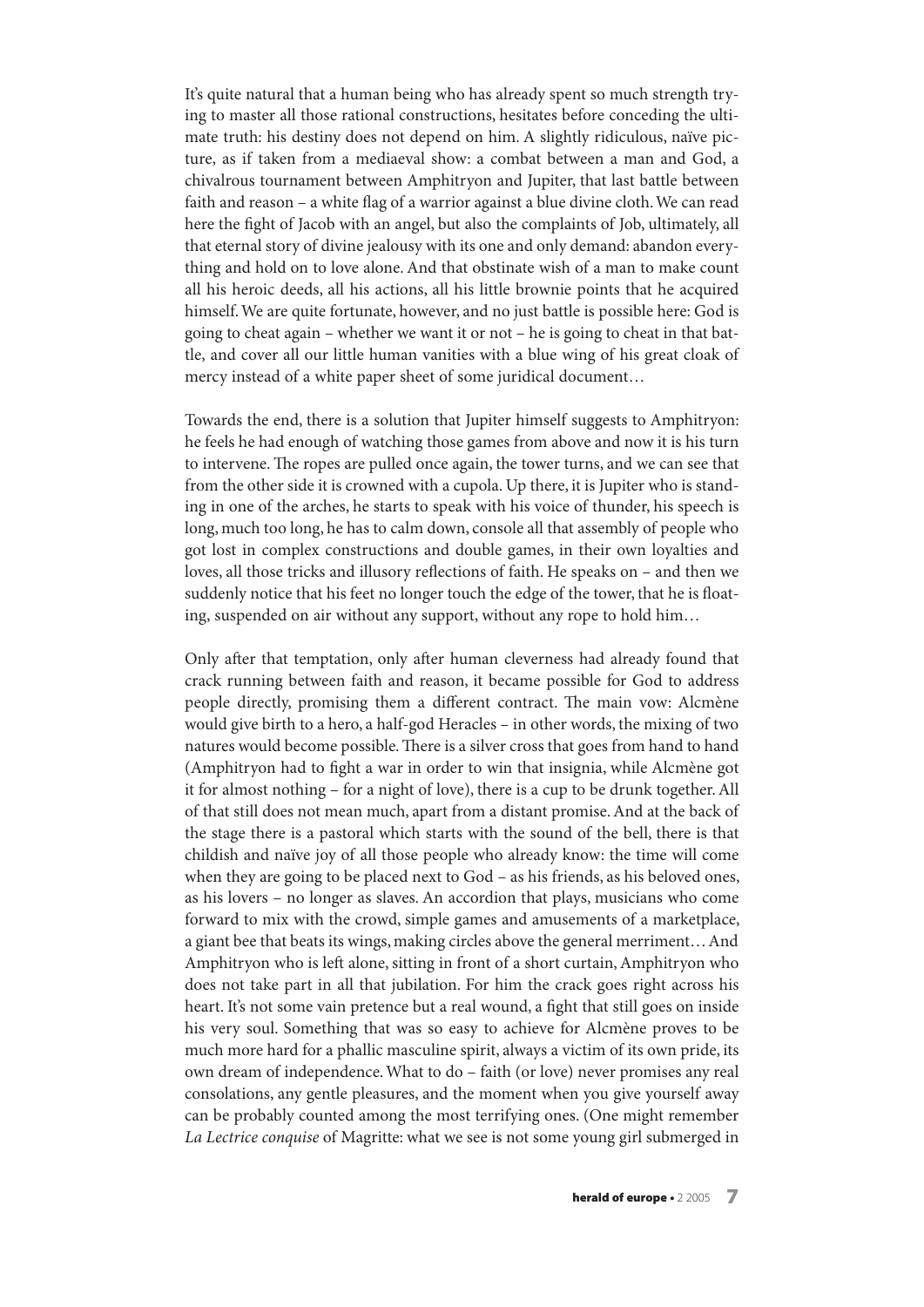a sweet dream, attracted by a nice story, - not at all. The mouth of that woman is deformed by a scream, she is someone who is tortured, almost mortally wounded by the sheer excitement of complete surrender.)

The first versions of *Medea-material* of Heiner Müller date back to 2001, the time of the Theatre Olympiad in Moscow and that of the Traversée of Académie Experimentale du Théâtre in Paris; one could later see the ultimate version during the Avignon Festival in 2002. The spectators who arrived at the Chapel of Grey Penitents where the show was staged were first of all confronted with a huge screen suspended in the centre, marking the space like a Chinese folding screen, like a theatre curtain or a sail. In silence, one could look at the sea that kept beating, wave after wave – one could feel the infinite horizon, the insistent oscillation of images, a slight dizziness... The insistence of desire, the relentless pace of passion which echoes in all of us, which is so recognisable by that seasickness, by that nausea of being on the swing. The actress, Valérie Dréville, enters that space. She is wearing a dress of a simple geometrical design, a dress of blue, yellow, green squares. The Queen of Colchis, not a magni-ficent belle - no, a creature of exceptional frailty, fragility… We can see her light brown hair, pale skin, narrow wrists. She sits down in front of the screen and starts her long monologue addressed at that traitor, Jason. To the left we can see a white enamel basin – one of those things that are so functional and at the same time so frightening, in fact, one of those things we prefer never to encounter in real life – something that belongs to a surgery (to the anatomical 'theatre'?), or to a dentist chair. A receptacle for all used bandages, all soiled tissues, all little cotton swabs drenched in blood. To the right, there are glasses and boxes of a totally different nature – modern cosmetic bottles or, possibly, ancient phials and jars for oils and perfumes. Medea, who is sitting right in front of us, removes the lids, her quick fingers take a little cream out of a box, she starts to put it on her face, on her throat. A woman who hates to get older, a woman who tries to cling to the remnants of passing beauty? Not really, not quite... The cream is applied in such a strange way, its layer is much too thick, much too uneven – it is used not as a salutary unction, but rather like layers of plaster, layers of whitewash that start to dry on the skin.

And the monologue goes on, with the same relentless rhythm, the same blows of a hammer that hits hard, like a pulsing of our own heart, like a phallic energy of a sexual union, like a wave that continues to beat against the shore."You owe me a brother", she insists, let's measure up our destinies, let's bargain dead bodies… A strange reproach, so unjust, so hard to bear – wasn't it her, the queen of Colchis, who had slaughtered and carved up the boy (and on the screen the seagulls are still trying to find their prey in the waves), and then, later, after Apsirtes, there was Pelius, to whom she promised eternal youth attainable through death? It's not the first time she is playing with the knife… And now, slowly, she starts to unbutton her dress, always speaking, reproaching, remembering; finally she is sitting there completely naked with the legs forcibly opened up by the ultimate surge of passion.

The dress is thrown into the basin, that dry dress, from which the spasm of her hand presses water – down there, into the rubbish bin, into the dirty banana peels, down there goes the soiled fabrics of all our lost habits and conventions, of all her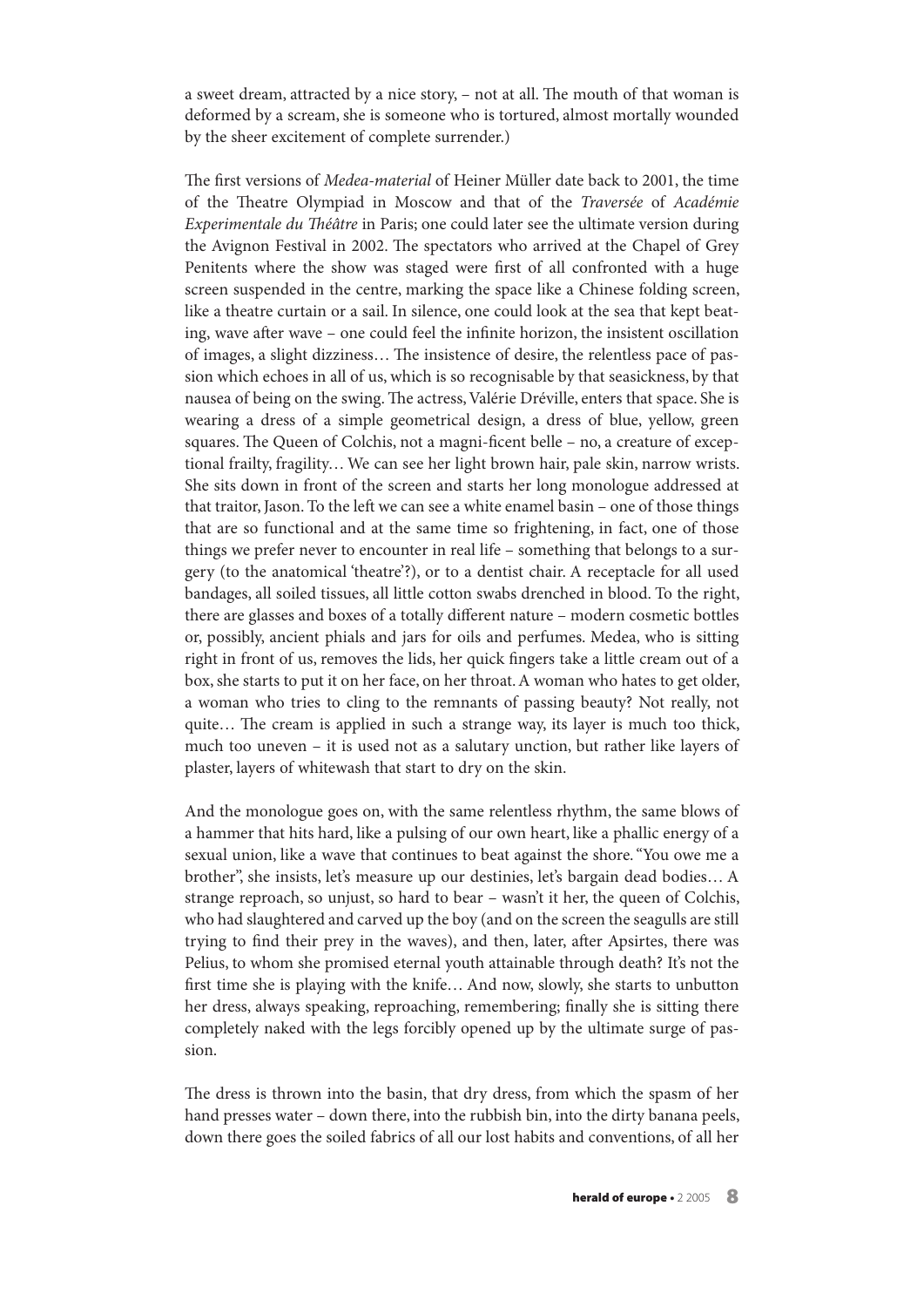past stories. And here is the flame that starts, here is that fire which is going to devour the last traces of decomposed ties and relationships. She takes out of the same magic box little pieces of white gauze, attaching them to her breasts, to her exposed, vulnerable belly: one can imagine under all those torn bandages a multitude of tiny wounds. The naked body as a map, as a blueprint for all future carvings and transformations. The naked body as a mummy prepared for a sarcophagus, as a new glistening body of a snake one can discern through torn fragments of the dead skin. And Medea had some family ties with serpents – protectors of underground waters…

Something that stays deeply ingrained in your memory after the show is over – it's not really the murder of children (two little dolls filled with rice are torn apart and thrown into the fire), it's not the mad rage of an insulted woman, it's not the horrible revenge. Rather, you confront an archaic myth that gradually evolves right in front of you. On the screen the sea has already become grey – it's covered with the ashes of all burnt-out passions – but even that dull surface irradiates red from inside. The sea, which has drunk too much blood, far too much do digest and dissolve. And Medea is still there, fixing us with her immobile eyes from under heavy serpentine lids – Medea, ready to slip into a new existence (she will continue to marry heroes, she will give birth to another son, and even in the kingdom of Hades she will become a wife of Achilles). She is unable to stop, she goes on. Without shedding tears for the past, without fear. She has already left behind her used skin, she has accomplished the rite of purification, having burnt down her former nature. Someone who – using the text of Müller – can say about herself:"I, neither animal nor human; I, neither a man nor a woman; I – Medea". Someone who has completely forgotten the past – but only after having passed through that flame, through the all-devouring fire of the Verb…

And finally, the most recent show, that of 2004 – Iliad, Canto 23.A long way to go, with three principal actors dead during ten years of work, a total change of concept, of approach, of the visual image, of the phonic matter. The text chosen by Vassiliev is telling us the story of the burial of Patrocles and of the military games organised around his funeral fire. A truly elaborate show that exists in a complex multilayered script of images, gestures, and sounds. One cannot forget a huge dark-blue flag of the river Scamandre that floats above, covering most of the stage. Or black birds, vultures that dance on long poles over the whole of the battlefield, over the dead bodies of warriors… Later, the same poles will be transformed into oars – and here are the Achean boats swaying to the rhythm of the rose of the winds... The funeral fire of Patrocles, visualised as a thick rope folded in a circle, a rope with a multitude of scarlet threads falling down when that fire would not burn… And all those military fights meticulously choreographed in all their rhythmic precision… Since the universe here is already organised and lined like a schoolboy's notebook.And one can always hear the same chanting intonation that corresponds so perfectly to the Russian version of a hexametre verse. Each fragment is put into motion with the same introductory line: "Ya – a! Ya – a!", that is: "I!" – I, Achilles, I find myself here, in front of you, I am a hero, and I am placed inside that battle, that is, inscribed into that precisely calculated place, I breathe in the same rhythm with the whole of the world, that is all my life: a word – a breath – a killing – yet another point on the path of the fate which guides me on…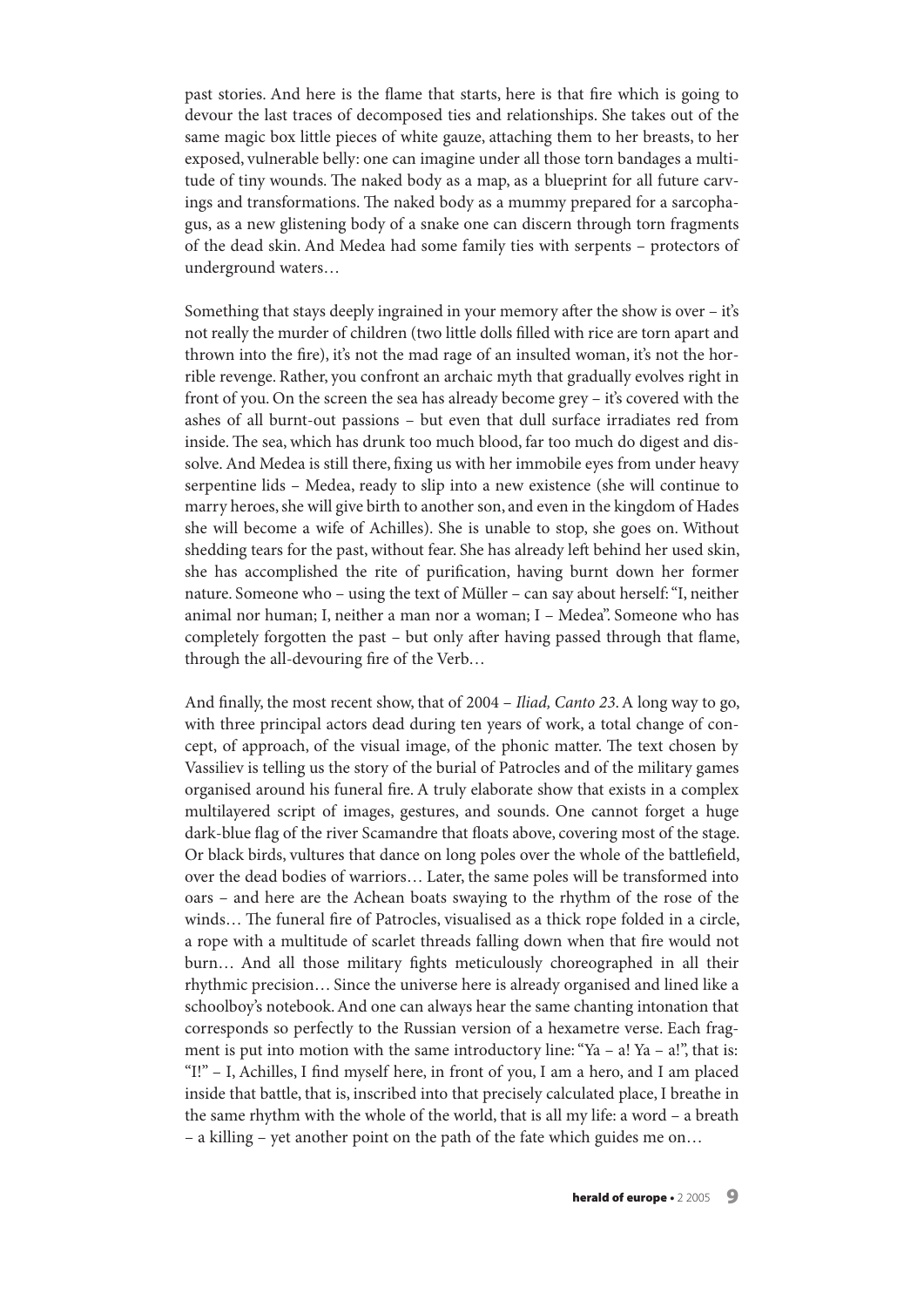The ancient Greeks, the Acheans, but a somewhat astonished spectator immediately recognises the foundations of all those military exercises: these are Chinese martial arts of *tai-chi* and  $u$ -*shu*. And it was not some refined exotism that attracted Vassiliev to the latest fashionable trend, rather, that choice reveals some substantial need.In principle, all military games use as a base a succession of extremely formalised gestures – one can choose any tradition, any perfected style polished to the last inch. A gesture as a well-calculated spasm – an instant of that union, almost a moment of amorous copulation with an enemy, a paroxysm of blinding pain – one pays a debt, one grasps, and immediately abandons, a single sign, a single gesture – that is quite enough.A military ballet, an elaborated choreography of death – only the fountains of blood à la Tarantino are missing. Incidentally, there is something else, much more important: the image of that Orient which always holds things apart, isolated, atomised – oh yes, we all survive thanks to nature, but we are not really linked with each other. Each planet faithfully follows its own orbit, but mine has nothing to do with yours: we are never going to touch. We all swim inside the same fluid substance of *chi* but we never really meet together.

There is probably one and only thing which we might find lacking, something a perfect mastering of martial arts is unable to offer, and that is the feeling of danger. Ability, joy, extreme concentration of actors who fight with genuine arms – all that still does not give us that little shiver of suspense, the mastership is simply much too evident. It becomes difficult to distinguish between real combat and juvenile games around the body of Patrocles – everywhere we can see the same dance, the same virtuosity… And meanwhile, all those games continue on a thin film covering a gaping abyss…

At first one does not see clearly but gradually something dawns on us – there are still the same rhythmical diction, the same well-calculated movements of the actors that go on, but suddenly one distinguishes strange husky cries superimposed on top of everything else, two voices that call to each other, address each other across the space of the play. No, more than two – a multitude of voices with their guttural, rough sound. The archaic chant that hits us, seizes us, wounds us from inside. That primaeval plasma, that molten magma of sounds, and that obscure throat which produces the chant, that harsh voice reminding us of the terrible grating of a carriage collecting dead bodies after the outbreak of the plague. The chorus, sometimes separating into two antiphonous parts, sometimes sticking together once again like drops of mercury that cannot exist separately and ever try to dissolve into a single lake of greyish liquid, into a single flow which murmurs and beats against the world of the living beings… It's only there that the fear arrives, because the very element of the chorus is that of the world of the dead. The molten mass of those who already departed, of those who form the very foundation of our culture and our memory. Down there, in the kingdom of lost souls, one can no longer distinguish separate beings; swollen up by that fermenting yeast, smudged images and obscure sounds flow freely, connecting different entities. When Achilles has his dream, when Patrocles comes to pay him a visit, it's the whole chorus that pours out on the stage, and the incantation of a dead friend: "Bury me, bury me, so that I can enter the kingdom of Hades" is articulated by all that humid and morbid unity of the dead. The dusk of the archaic, but also the image of our culture as a whole: all those initial meanings, all those archetypes that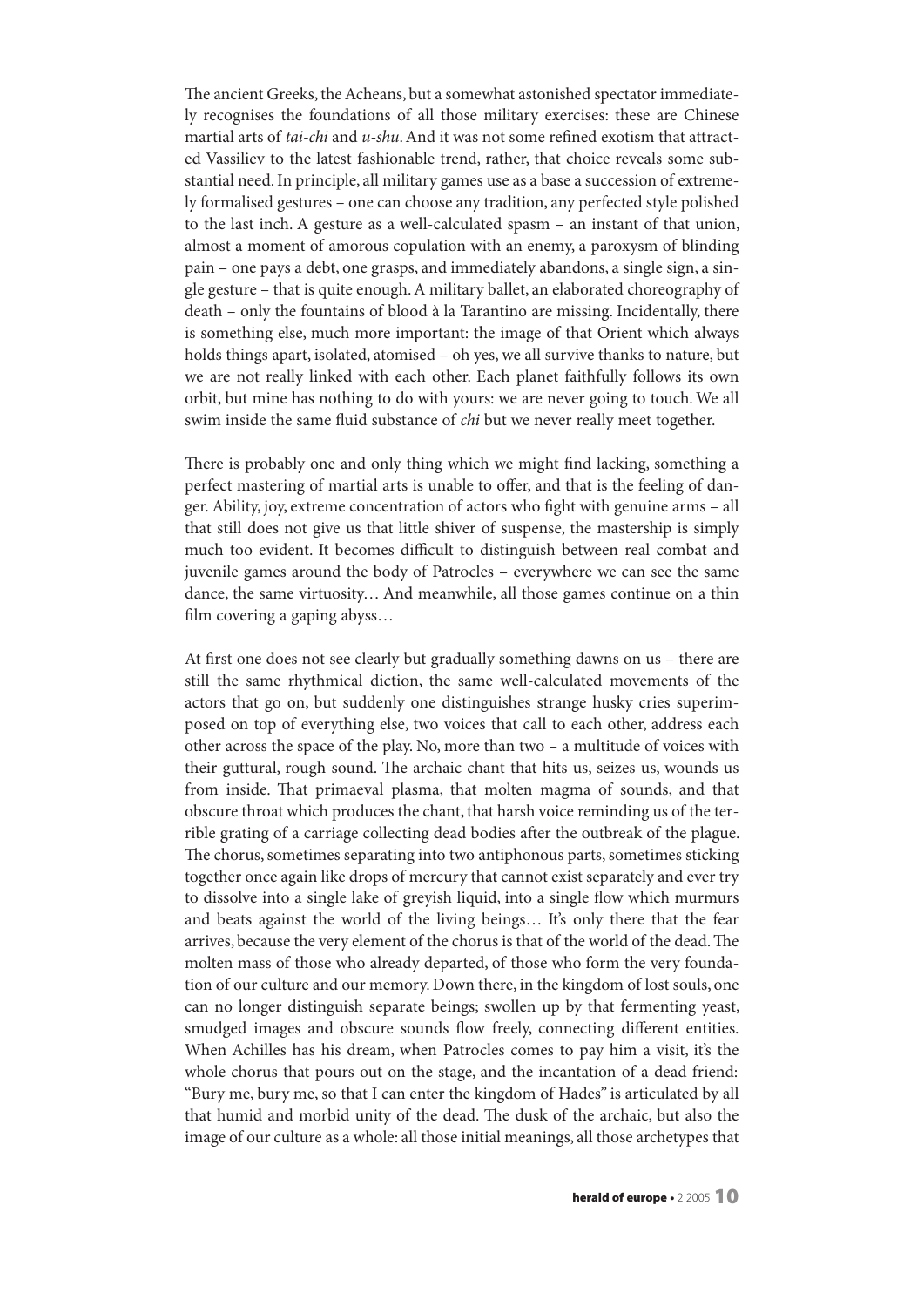were created by our ancestors. Vassiliev, who with that magnificent infantile carelessness insults in passing all philologists, all historians,Vassiliev who intones:"Oh you, you who feed on the dead, you, the grey moles nourished on the decomposing flesh of long-forgotten words!" But what to do: aren't we all standing on the shoulders of the previous generations? Aren't we all walking freely on top of those dangerous swamps of burnt down and rotting lives? That is what it amounts to, Vassiliev's singular interpretation of the wonderful choruses of Vladimir Martynov (that composer had already written music for his other shows, namely, for The Lamentations of Jeremiah and Mozart and Salieri).

Now, I think, it becomes much clearer where the hero of antiquity is ultimately coming from. There are those two worlds that touch each other, that brush against each other. On the one hand, there is that nether,"other" world that is fermented by the intoxicating alcohol of the Moon, of the fog, of the morbid and exciting trances of Dionysos.It's on this shaky,swaying base, on that chthonic abyss that we try to construct"this" world of our limited, childish rationality.As a protuberance in a solar crown, an individual consciousness, a separate personality emerges from that magma – be it Achilles, or Hector, or else any modern man, he stands up proudly for a short moment and then sinks down again, being swallowed up by the same mouth, disappearing into the same throat, being ground into fine flour by the same mill. That impressive hero, so brave, so disciplined, with all his beautifully precise gestures – for a short moment there is the archetype that surfaces out of all our most murky dreams. As if a giant spoon is drawing out an image, a notion, a being from that kettle, and the gesture is being repeated again and again – a solitary wave that follows the Moon, a hero who follows a divinity, Achilles being guided by Athena. Here, in our world, everything exists separately, just like the different words inside a cutting rhythm of an 'affirmative intonation'; and the hero caresses his sword, his lance, perhaps even his horse won in tournament, but he would never dare to approach another human being too closely.Where on the way have we lost Briseida – the cause and reason of Achilles' monumental anger? After all, the enemies promised to give her back to him! Somewhere near that 23rd Canto they are sleeping together again – and so what? Where is Helen? What do they fight for with such fury? Who knows! The duty of a warrior, that special virtue of a Kshatriya, of a Samurai… Only death unites everybody, glues up everything, and Achilles is going to cut his hair and make a promise to Patrocles: our bones will forever be lying together.

But apart from that almost tangible sensation of the archaic mystery, apart from that vision of classical antiquity perched dangerously on top of the heavy breathing of the dead, on the chant of the chthonic depths, Vassiliev suggests the notion of a perspective, the notion of that vector directed towards the future,where death itself loses its absolute power. While our courageous heroes are mutually killing each other on the stage, using every implement, every mortal gadget ever invented (starting from bows and arrows and finishing with revolvers and machineguns), we suddenly see a female figure traversing the battlefield. A violet cape, a child held with such gentleness – all that iconography only too well known, only too recognisable... What is she doing there, the Virgin Mary, who needs her mercy, her humility? And the child, a plastic doll, is eventually torn out of her arms, cut in two. Desperate, she continues on her way, clasping in agony her empty, fragile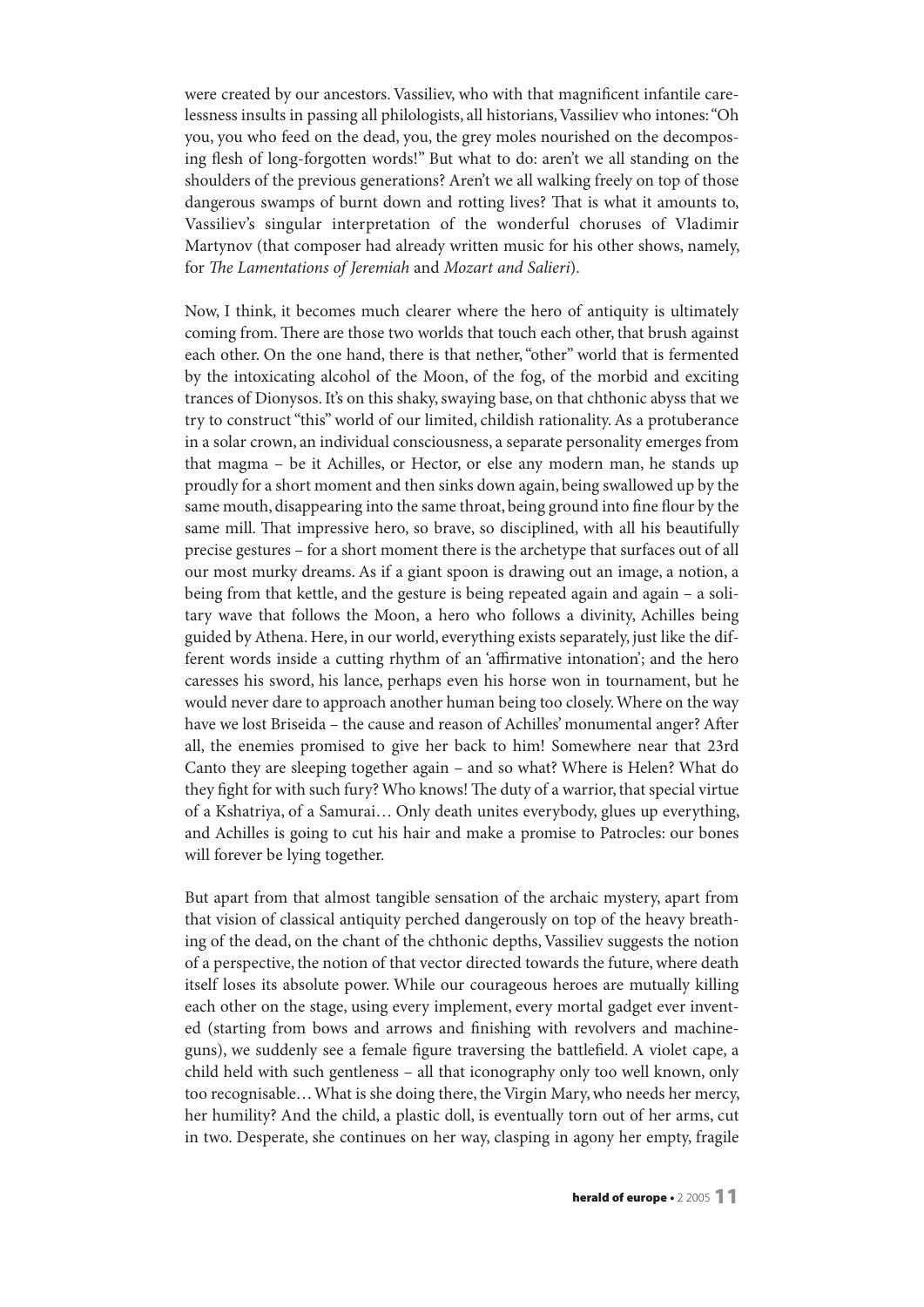hands. But at the back of the stage there appears another woman, with yet another doll… Such an obstinate, such a futile gesture… Several months before the tragedy of Beslan, Vassiliev has already dreamed out that monstrous image of naked dead children carried around in baskets and boxes, gathered in piles with huge spades, pushed under the benches, but the Virgin Mary, like the ultimate choephore, still walks on with the same offering, with the same sacrifice.

Of course, one cannot find in Homer that passionate wish to transcend death. But Homer could not know that antiquity, which is deeply rooted in darkest layers of archaic element, from the other side would touch a totally novel entity. He could not yet know that human obedience would find itself a new Master to follow, or that all this seductive attraction of death would no longer remain an intoxicating potion which poisons our imagination but would become simply a step towards that reality which one day, as promised, we would see clearly, face to face.

It's difficult to call it a theatre experiment – rather, one could speak of a return to archaic structures. There is a well dug to reach the underground waters, to link with that primeaval ocean of poetical speech, which demands its own phonetics and its own rhythms.A prominent French theatre director Claude Régy evokes the same dark waters of speech with all their magic powers. Oh rather no, after all, it's not entirely precise. It might be a question of taste, of having to choose between elements, but in Régy's Variations sur la mort after Jon Fosse or in his most recent Psalms of David we can immediately imagine that trickle of cold water which drips with its own hypnotic rhythm, drawing us inside that relentless oscillation. The goal is the same, but with Vassiliev, instead of water, one could rather envisage air and fire. There is that cupping glass where one introduces a swab of cotton drenched in alcohol, there is a match struck and then, following a little tongue of flame, there is our poor flesh which is sucked inside that rarefied air, swamped inside that space burnt out by fire, there is all our poor body which follows the fiery trace of the speech. As I've already said – nothing to do with an intellectual approach, rather, something like a perfectly tangible physical experience…

And just a couple of words in conclusion. There is in Vassiliev that amazing capacity to transform verbal suggestions into carnal images. And according to him, it's something that can be taught – or at least transmitted. For several months already he has been heading the Department of Theatre Directing at ENSATT (Ecole Nationale Supérieure des Arts et Techniques du Théâtre) in Lyon. From the very beginning he has introduced the dialogues of Plato as a kind of essential grammar for his students. And again, it's not so much Platonic ideas that matter, he tries to use those texts to teach the basic, ping-pong functioning of a dialogue as such. During that first year the students also play treatises on art (essays of Oscar Wilde, Gordon Craig, of Dolce, Piranesi, Stendhal, Fénelon, Lorca, Pirandello, Sarraute, Koltès, Dubiillard and many others). There are free improvisations around Molière's L'Impromptu de Versailles, when future theatre directors create scenes that remind one of jazz jam-sessions. The most recent task was to try and combine Plato with Magritte... I am quite lucky, because I can follow the process day after day: we laugh, and cry, and become exasperated, or excited, or fascinated – it's never dull, it does not ever become a lofty and scholarly theatre recitation. And for me, the most precious thing about all that is a little nervous laughter that accom